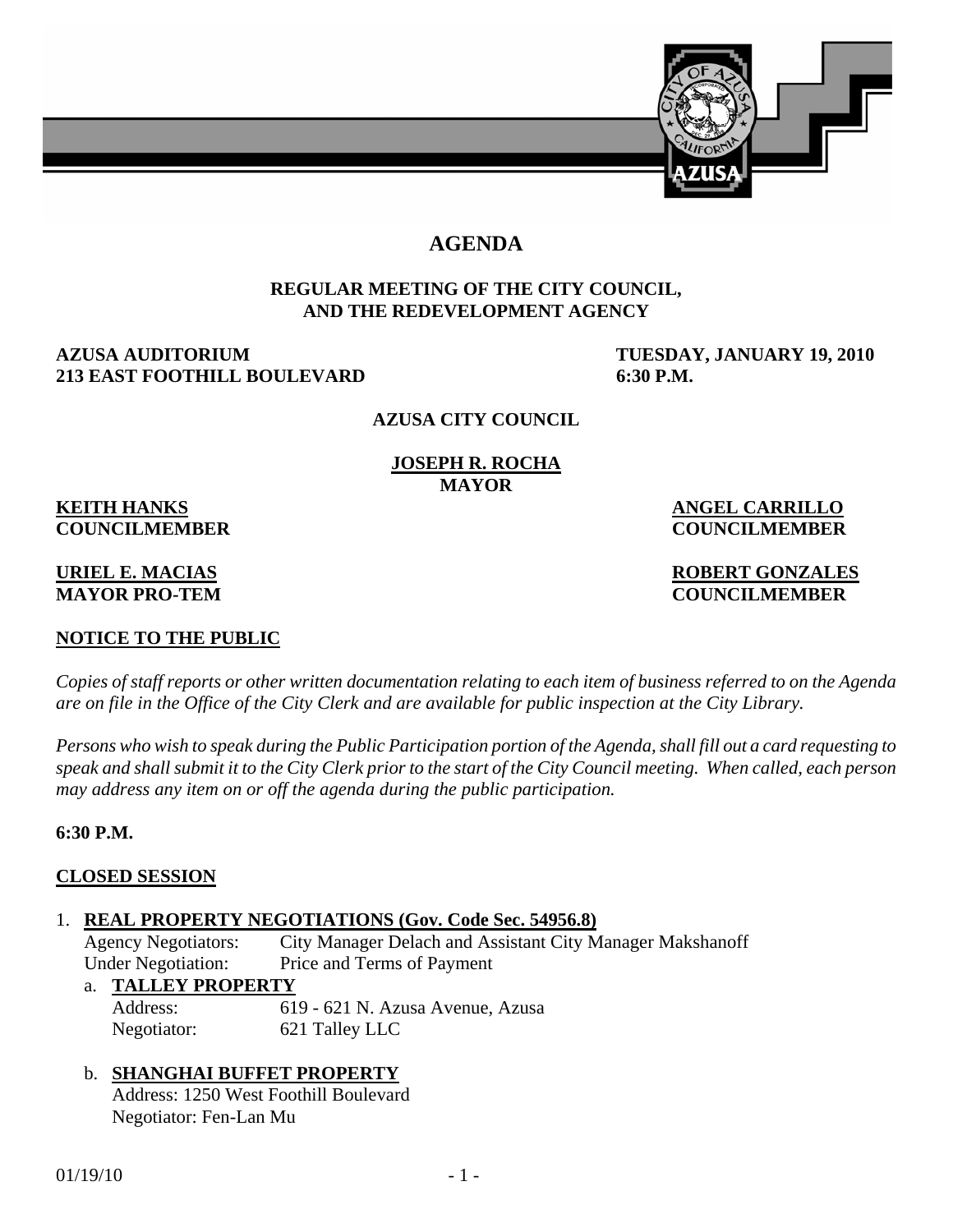# c. **DALTON PROPERTIES**

 Addresses: 303 E. Foothill Boulevard, Azusa, CA, 716 N. Dalton Avenue, Azusa, CA 726 N. Dalton Avenue, Azusa, CA 728 N. Dalton Avenue, Azusa, CA APN 8608-028-901, 903 & 905 (Parking Lot), Azusa, CA APN 8608-028-908 (Former MTA Site), Azusa, CA

## d. **ALAMEDA PROPERTIES**

 Address:906, 908 & 912 N. Alameda Avenue, Azusa, CA 91702 Negotiator: City Manager Delach and Assistant City Manager Makshanoff

## 2. **CONFERENCE WITH LEGAL COUNSEL – POTENTIAL LITIGATION (Gov. Code Sec. 54956.9 (c)** One Case.

*Any person wishing to comment on any of the Closed Session items listed above may do so now.* 

# **7:30 P.M. - REGULAR MEETING OF THE CITY COUNCIL.**

- 1. Call to Order
- 2. Pledge to the Flag
- 3. Invocation Pastor Julie Best of the Church of the Nazarene

# **A. PUBLIC PARTICIPATION**

*(Person/Group shall be allowed to speak without interruption up to five (5) minutes maximum time, subject to compliance with applicable meeting rules. Questions to the speaker or responses to the speaker's questions or comments shall be handled after the speaker has completed his/her comments. Public Participation will be limited to sixty (60) minutes time.)* 

## **B. REPORTS, UPDATES, AND ANNOUNCEMENTS FROM STAFF/COUNCIL**

 1. Mayor Rocha - a. Request for proclamation to honor the Dignity Memorial Vietnam Wall at Rose Hills Memorial Park on March 23, 2010. b. Request for sponsorship in the amount of \$100 to the Girls Varsity Softball Team of Azusa High School to go towards softball field improvements.

# **C. SCHEDULED ITEMS**

# 1. **PUBLIC HEARING** – **APPEAL OF POLICE DEPARTMENT DECISION TO DENY A REQUEST FOR CAFÉ ENTERTAINMENT PERMIT NO. CE 2007-04, LOCATED AT 1044 GLADSTONE STREET, AZUSA, APPELLANT: MARIO FLORES, (LA FONDA RESTAURANT/BAR).**

## **RECOMMENDED ACTION:**

Open the Public Hearing; receive testimony, close the Hearing. Waive further reading and adopt Resolution No. 10-C3, upholding the Police Department's denial of Café Entertainment Permit No. CE 2007-04.

# 2. **PUBLIC HEARING** – **APPEAL OF POLICE DEPARTMENT DECISION TO DENY A REQUEST**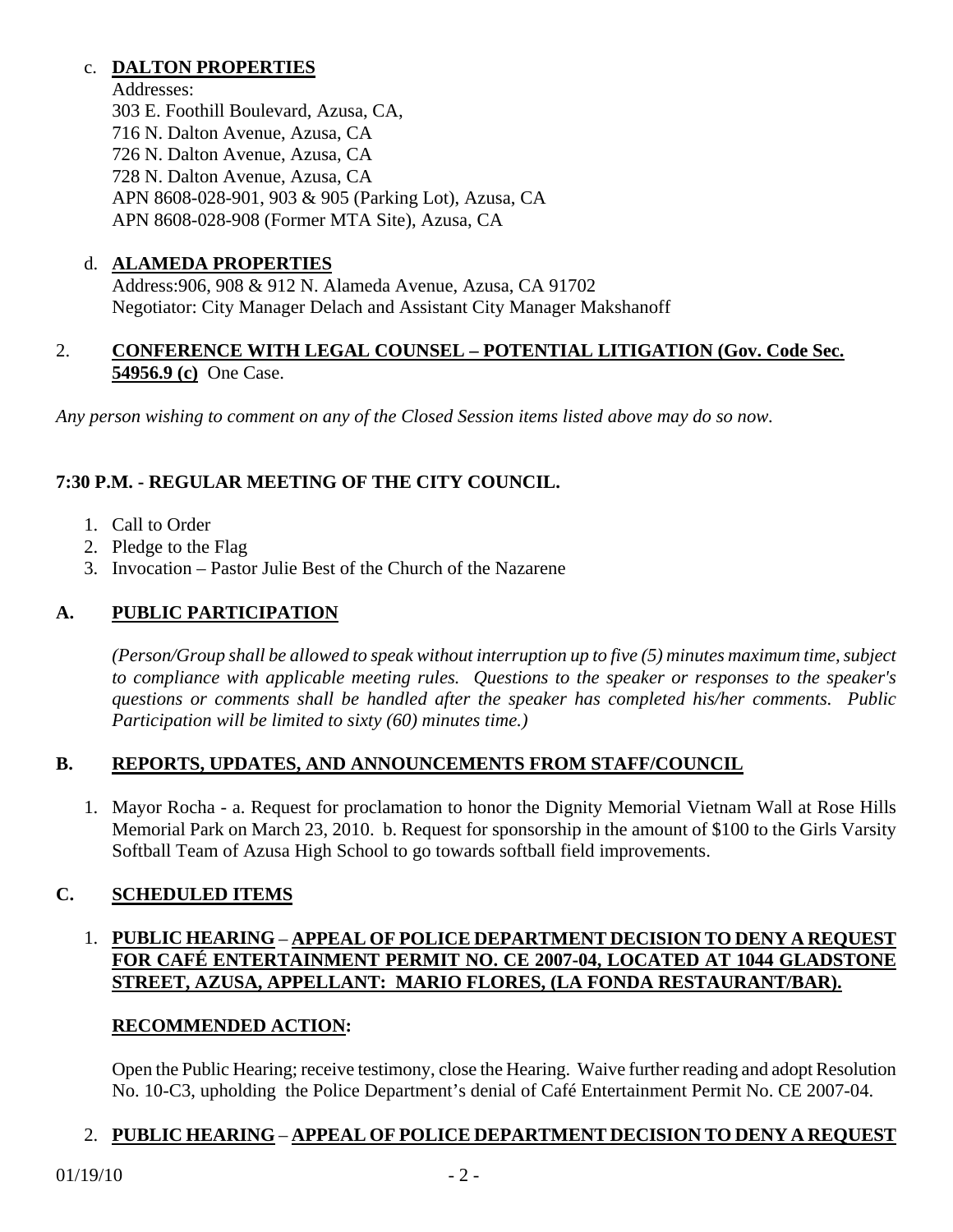# **FOR CAFÉ ENTERTAINMENT PERMIT NO. CE 2009-02, LOCATED AT 1197 ARROW HIGHWAY, AZUSA, APPELLANT: SUSANA GOMEZ, (SUSANA'S RESTAURANT).**

## **RECOMMENDED ACTION:**

 Open the Public Hearing; receive testimony, close the Hearing. Waive further reading and adopt Resolution No. 10-C4, upholding the Police Department's denial of Café Entertainment Permit No. CE 2009-02.

## **D. CONSENT CALENDAR**

*The Consent Calendar adopting the printed recommended actions will be enacted with one vote. If Councilmembers or Staff wish to address any item on the Consent Calendar individually, it will be considered under SPECIAL CALL ITEMS.* 

## 1. **APPROVAL OF THE MINUTES OF THE REGULAR MEETING OF JANUARY 5, 2010.**

## **RECOMMENDED ACTION:**

Approve Minutes as written.

## 2. **HUMAN RESOURCES ACTION ITEMS.**

#### **RECOMMENDED ACTION:**

 Approve Personnel Action Requests in accordance with Section 3.3 of the City of Azusa Civil Service Rules and applicable Memorandum of Understanding(s).

## 3. **APPROVAL OF NOTICE OF COMPLETION FOR THE NORTHSIDE PARK ATHLETIC FIELD LIGHTING PROJECT AS COMPLETED BY ACE ELECTRIC IN THE AMOUNT OF \$246,751.00 AND AUTHORIZE STAFF TO FILE THE NOTICE OF COMPLETION WITH THE LOS ANGELES COUNTY CLERK.**

## **RECOMMENDED ACTION**:

Approve the filing of the Notice of Completion for the Northside Park Athletic Field Lighting Project as completed by Ace Electric in the amount of \$246,751.00 and authorize staff to file said Notice of Completion with the Los Angeles County Clerk.

## 4. **PURCHASE OF FOUR FORD POLICE INTERCEPTOR VEHICLES**

## **RECOMMENDED ACTION:**

 Approve the purchase of four, 2010 Ford Police Interceptor vehicles from Wondries Fleet Group, 1247 W. Main Street, Alhambra, CA 91801, in an amount not to exceed **\$97,229.60**. Per Azusa Municipal Code Section 2-523(e), approve the purchase of these vehicles based on the competitive bid process, Order #DPO-FR-36501761-1, completed by the County of Los Angeles, for Ford Police Interceptor vehicles.

## 5. **APPROVAL OF CONTRACT FOR AUDITING SERVICES WITH LANCE, SOLL & LUNGHARD,LLP**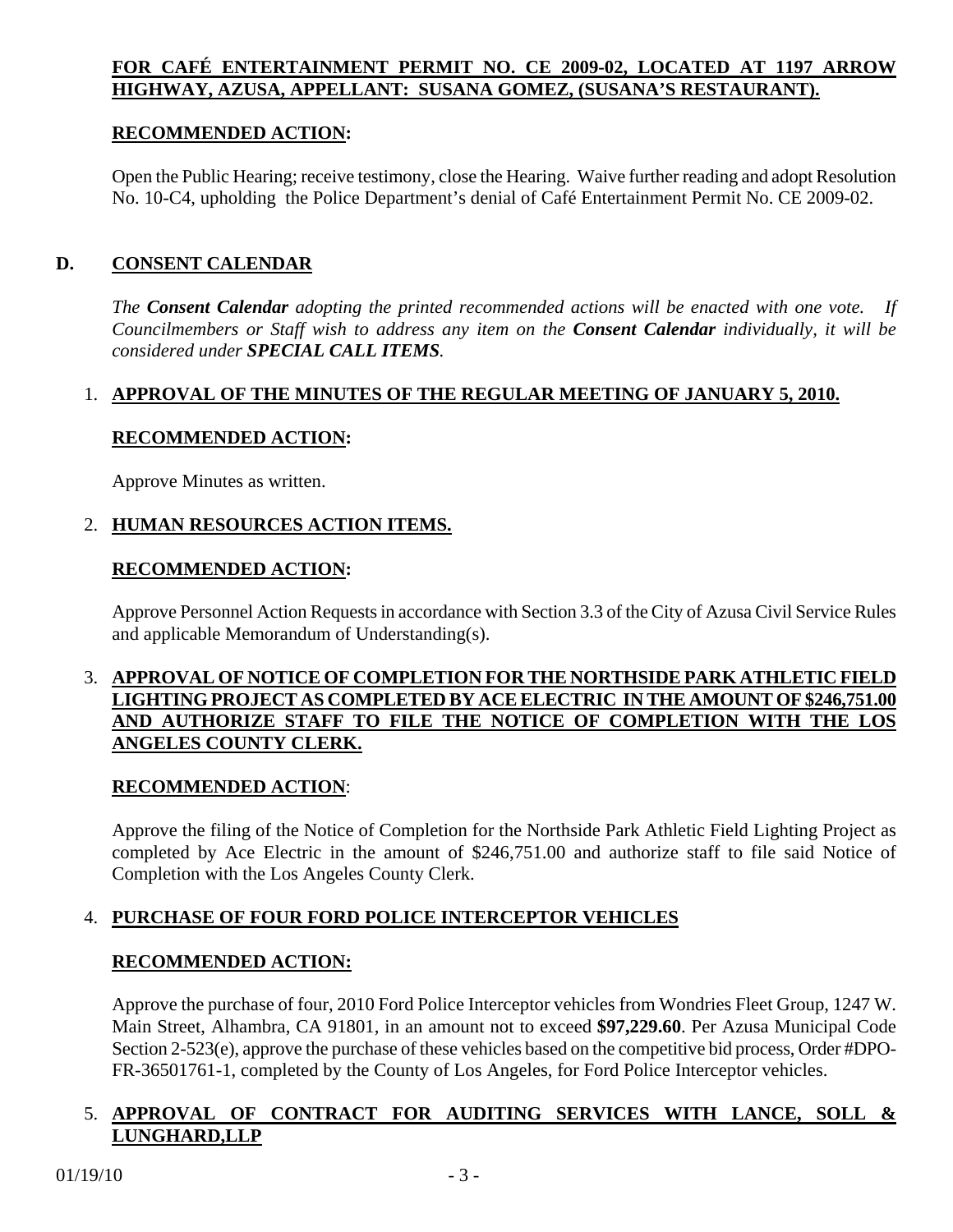## **RECOMMENDED ACTION:**

 Approve the agreement for Auditing Services with Lance, Soll & Lunghard, LLP (LSL) and authorize the City Manager to execute the agreement.

# 6. **CLASS SPECIFICATION REVISION – POLICE OFFICER.**

#### **RECOMMENDED ACTION**:

 The Personnel Board recommends, pursuant to the City of Azusa Civil Service Rules Section 3.3, that the City Council adopts the revised class specifications for Police Officer.

## 7. **APPROVAL OF PROFESSIONAL SERVICES AGREEMENT (PSA) FOR COST ALLOCATION PLAN AND USER FEE STUDY.**

#### **RECOMMENDED ACTION**:

 Approve the professional services agreement with Revenue Cost Specialists, LLC to update the Cost Allocation Plan and User Fee Study for an amount not to exceed \$31,000 and appropriate necessary funds for contract.

## 8. **AWARD OF CONTRACT - POLICE STATION BOILER/HVAC REPLACEMENT (CIP #31010E).**

#### **RECOMMENDED ACTION**:

 Award a contract to Allison Mechanical Corporation of Redlands, California in the amount of \$173,820.00 for the replacement of a boiler and 14 HVAC units throughout the Police Station (CIP #31010E).

## 9. **A RESOLUTION ACCEPTING A GRANT OF EASEMENT FROM TARGET CORPORATION FOR SEWER IMPROVEMENT PURPOSES**

## **RECOMMENDED ACTION**:

 Adopt Resolution No. 10-C5, accepting a Grant of Easement from Target Corporation for sewer improvement purposes and authorize the City Clerk to file it with the Office of the Los Angeles County Recorder.

## 10. **NOTICE OF COMPLETION FOR COMMUNITY DEVELOPMENT BLOCK GRANT (CDBG) PROJECT #601173-09 AND #601169-09 PLAYGROUND EQUIPMENT IMPROVEMENTS AT GLADSTONE AND SLAUSON PARKS.**

#### **RECOMMENDED ACTION**:

 Accept the Gladstone and Slauson Park playground equipment improvements as complete and authorize staff to file the attached Notice of Completion with the Los Angeles County Recorder.

## 11. **FIRST AMENDMENT TO RESTATED CITY MANAGER EMPLOYMENT AGREEMENT.**

# **RECOMMENDED ACTION**: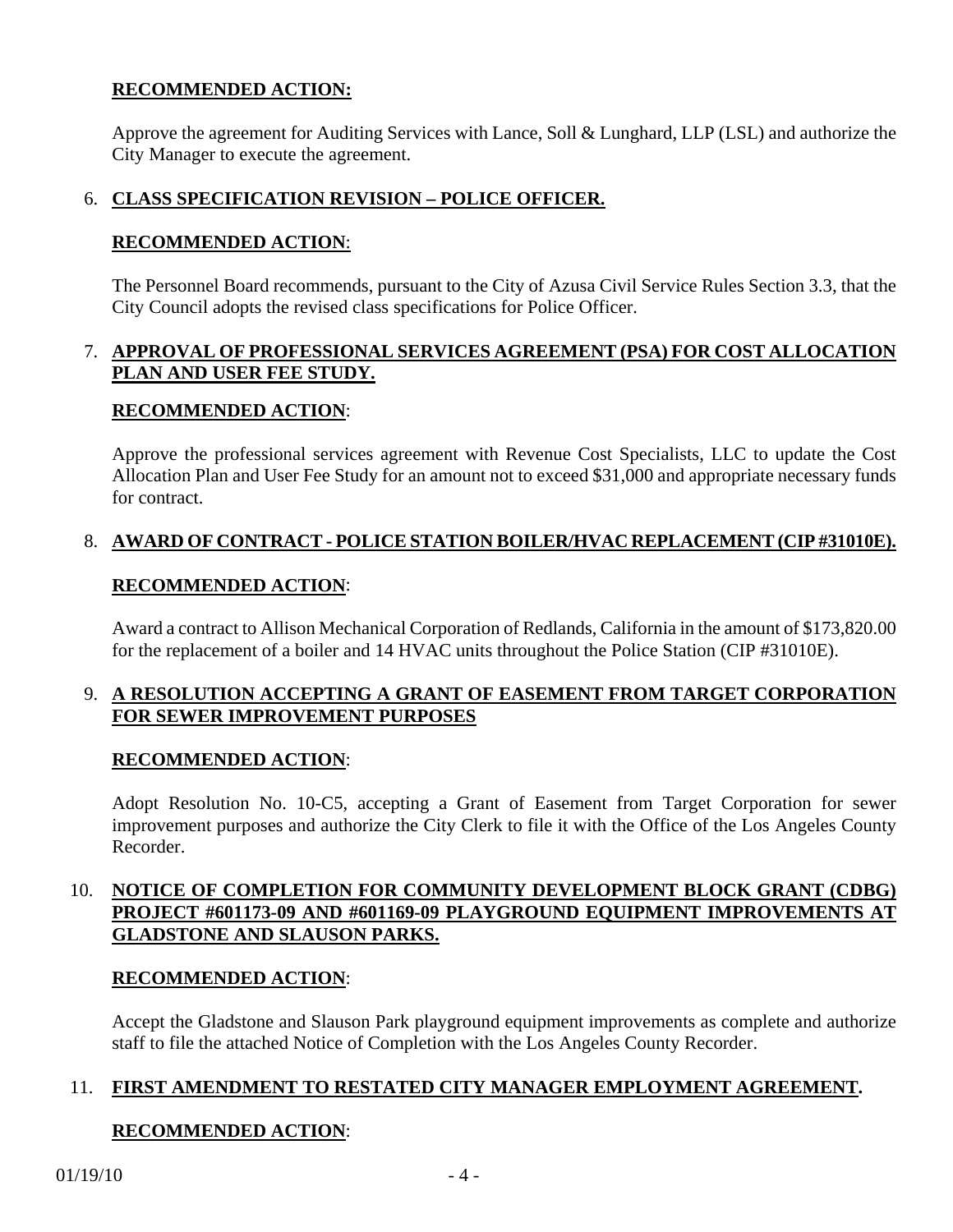Approve the Amendment to the City Manager Employment Agreement and award a 5% performance bonus.

# 12. **CIP #66110G, TARGET INTERSECTION IMPROVEMENTS & CIP #66110H, TARGET PEDESTRIAN IMPROVEMENTS; REQUEST TO APPROVE PLANS AND SPECIFICATIONS AND AUTHORIZATION TO SOLICIT BIDS for STREET AND TRAFFIC IMPROVEMENTS.**

#### **RECOMMENDED ACTION**:

 Authorize staff to solicit bids for new street and traffic improvements which will complement the current Target Store development and meet the measures required to mitigate the traffic impacts.

#### 13. **WARRANTS. RESOLUTION AUTHORIZING PAYMENT OF WARRANTS BY THE CITY.**

## **RECOMMENDED ACTION**:

Adopt Resolution No. 10-C6.

## **E. AGENCY SCHEDULED ITEMS**

## 1. **CONSIDERATION OF A PURCHASE AND SALE AGREEMENT FOR THE ACQUISITION OF REAL PROPERTY LOCATED AT 630 E. SIXTH STREET (CARDENAS PROPERTY).**

## **RECOMMENDED ACTION**:

 Authorize the Executive Director to execute a Purchase and Sale Agreement ("PSA") for the acquisition of real property located at 630 E. Sixth Street (APN: 8612-001-020). It is also recommended that the Agency Board adopt Resolution No. 10-R2, approving acquisition for this proposed purchase.

## 2. **REDEVELOPMENT AGENCY ASSISTANCE FOR THE RELOCATION OF DALIA'S ITALIAN RISTORANTE TO 855 ALOSTA AVENUE.**

## **RECOMMENDED ACTION:**

 Adopt Resolution No. 10-R3, which approves a \$49,790.00 forgivable Agency loan to Mr. Fadl Fares and which makes certain findings as to the benefit of this loan to the Redevelopment Project Area.

## **F. AGENCY CONSENT CALENDAR**

 *The Consent Calendar adopting the printed recommended actions will be enacted with one vote. If Boardmembers or Staff wish to address any item on the Consent Calendar individually, it will be considered under SPECIAL CALL ITEMS.* 

## 1. **APPROVAL OF MINUTES OF THE REGULAR MEETING OF JANUARY 5, 2010.**

# **RECOMMENDED ACTION:**